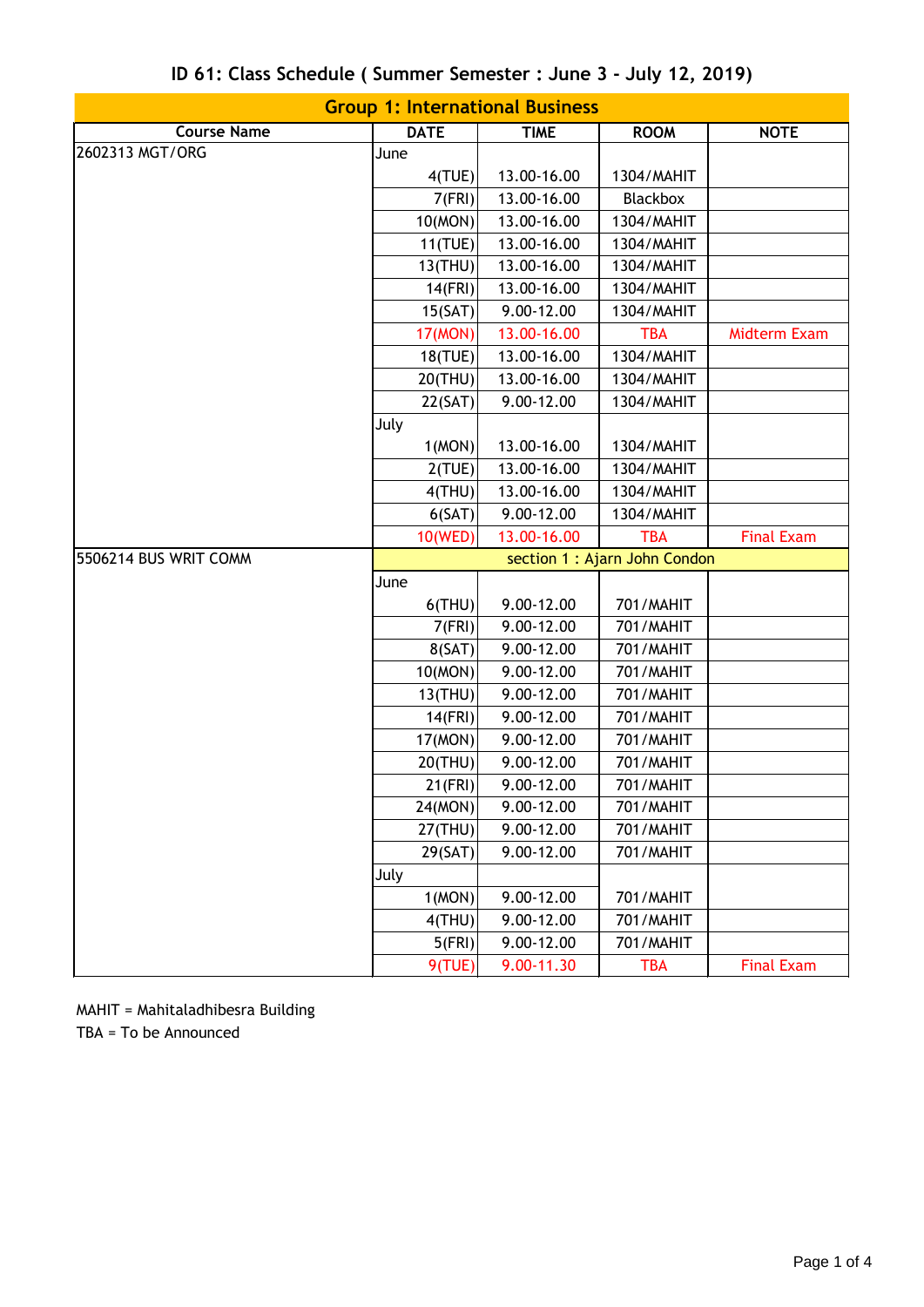| Group 2: Brand and Marketing Management |                               |                                                            |                                 |                   |  |
|-----------------------------------------|-------------------------------|------------------------------------------------------------|---------------------------------|-------------------|--|
| <b>Course Name</b>                      | <b>DATE</b>                   | <b>TIME</b>                                                | <b>ROOM</b>                     | <b>NOTE</b>       |  |
| <b>2605311 PRIN MKTG</b>                | June                          |                                                            |                                 |                   |  |
|                                         | 5(WED)                        | 9.00-12.00                                                 | 1305/MAHIT                      |                   |  |
|                                         | 7(FRI)                        | 13.00-16.00                                                | 1305/MAHIT                      |                   |  |
|                                         | 11(TUE)                       | 9.00-12.00                                                 | 1305/MAHIT                      |                   |  |
|                                         | 11(TUE)                       | 13.00-16.00                                                | 1305/MAHIT                      |                   |  |
|                                         | 18(TUE)                       | 9.00-12.00                                                 | 1305/MAHIT                      |                   |  |
|                                         | 19(WED)                       | 9.00-12.00                                                 | 1305/MAHIT                      |                   |  |
|                                         | 25(TUE)                       | 9.00-12.00                                                 | 1305/MAHIT                      |                   |  |
|                                         | 26(WED)                       | 9.00-12.00                                                 | 1305/MAHIT                      |                   |  |
|                                         | July                          |                                                            |                                 |                   |  |
|                                         | 2(TUE)                        | 9.00-12.00                                                 | 1305/MHAIT                      |                   |  |
|                                         | 2(TUE)                        | 13.00-16.00                                                | 1305/MAHIT                      |                   |  |
|                                         | 3(WED)                        | 9.00-12.00                                                 | 1305/MAHIT                      |                   |  |
|                                         | 3(WED)                        | 13.00-16.00                                                | 1305/MAHIT                      |                   |  |
|                                         | 5(FRI)                        | 13.00-16.00                                                | 1305/MAHIT                      |                   |  |
|                                         | 10(WED)                       | 13.00-16.00                                                | <b>TBA</b>                      | <b>Final Exam</b> |  |
| 5506214 BUS WRIT COMM                   | section 1 : Ajarn John Condon |                                                            |                                 |                   |  |
|                                         | June                          |                                                            |                                 |                   |  |
|                                         | $6$ (THU)                     | 9.00-12.00                                                 | 701/MAHIT                       |                   |  |
|                                         | 7(FRI)                        | 9.00-12.00                                                 | 701/MAHIT                       |                   |  |
|                                         | 8(SAT)                        | 9.00-12.00                                                 | 701/MAHIT                       |                   |  |
|                                         | 10(MON)                       | 9.00-12.00                                                 | 701/MAHIT                       |                   |  |
|                                         | 13(THU)                       | 9.00-12.00                                                 | 701/MAHIT                       |                   |  |
|                                         | 14(FRI)                       | 9.00-12.00                                                 | 701/MAHIT                       |                   |  |
|                                         | 17(MON)                       | 9.00-12.00                                                 | 701/MAHIT                       |                   |  |
|                                         | 20(THU)                       | 9.00-12.00                                                 | 701/MAHIT                       |                   |  |
|                                         | 21(FRI)                       | 9.00-12.00                                                 | 701/MAHIT                       |                   |  |
|                                         | 24(MON)                       | 9.00-12.00                                                 | 701/MAHIT                       |                   |  |
|                                         | $27$ (THU)                    | 9.00-12.00                                                 | 701/MAHIT                       |                   |  |
|                                         | 29(SAT)                       | 9.00-12.00                                                 | 701/MAHIT                       |                   |  |
|                                         | July                          |                                                            |                                 |                   |  |
|                                         | 1(MON)                        | 9.00-12.00                                                 | 701/MAHIT                       |                   |  |
|                                         | $4$ (THU)                     | 9.00-12.00                                                 | 701/MAHIT                       |                   |  |
|                                         | 5(FRI)                        | 9.00-12.00                                                 | 701/MAHIT                       |                   |  |
|                                         | 9(TUE)                        | 9.00-11.30                                                 | <b>TBA</b>                      | <b>Final Exam</b> |  |
|                                         |                               |                                                            | section 2 : Ajarn Peter Brennan |                   |  |
|                                         | <b>MON</b>                    | 9.00-12.00                                                 | 1307/MAHIT                      |                   |  |
|                                         | <b>THU</b>                    | 13.00-16.00                                                | 1305/MAHIT                      |                   |  |
|                                         | <b>FRI</b>                    | 9.00-12.00                                                 | 1305/MAHIT                      |                   |  |
|                                         |                               | Class makeup for June 3: Tue. Jun.4, 1-4 p.m., 1307/MAHIT. |                                 |                   |  |

MAHIT = Mahitaladhibesra Building TBA = To be Announced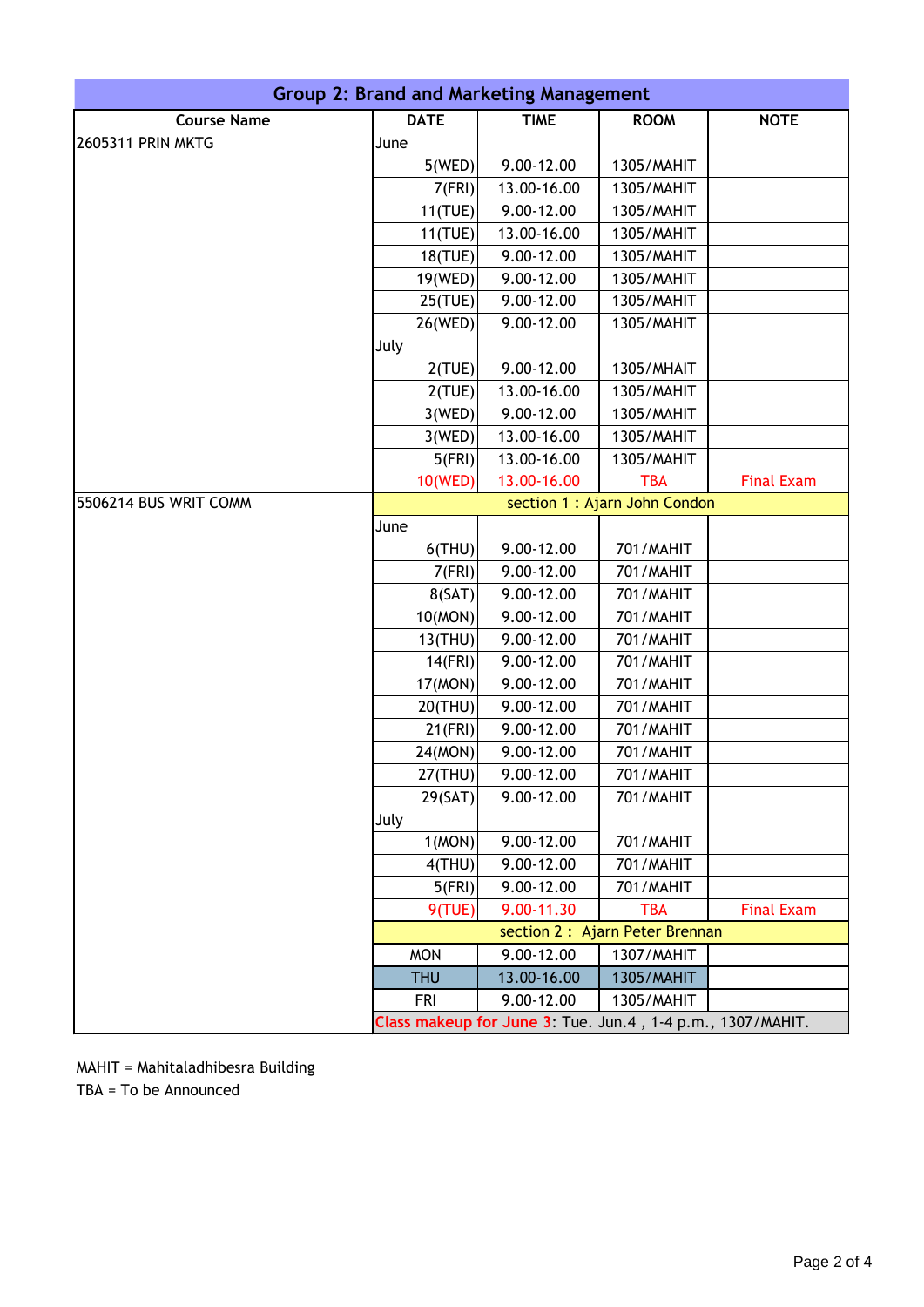| <b>Course Name</b><br><b>DATE</b><br><b>TIME</b><br><b>NOTE</b><br><b>ROOM</b>                                                         |                                                      |  |  |  |  |  |
|----------------------------------------------------------------------------------------------------------------------------------------|------------------------------------------------------|--|--|--|--|--|
| <b>Gened-Humanities:</b>                                                                                                               |                                                      |  |  |  |  |  |
| 2 courses of Gened-Humanities are offered in Summer 2019. Please add course during 3-6 June 2019. Each section limits at 45 seats. You |                                                      |  |  |  |  |  |
| are required to select ONE course as follows:                                                                                          |                                                      |  |  |  |  |  |
| 2207103 PHILOS LOGIC<br>June                                                                                                           |                                                      |  |  |  |  |  |
| 9.00-12.00<br>305/8<br>5(WED)                                                                                                          |                                                      |  |  |  |  |  |
| $6$ (THU)<br>9.00-12.00<br>305/8                                                                                                       |                                                      |  |  |  |  |  |
| 7(FRI)<br>9.00-12.00<br>305/8                                                                                                          |                                                      |  |  |  |  |  |
| 10(MON)<br>9.00-12.00<br>305/8                                                                                                         |                                                      |  |  |  |  |  |
| 12(WED)<br>9.00-12.00<br>305/8                                                                                                         |                                                      |  |  |  |  |  |
| 9.00-12.00<br>14(FRI)<br>305/8                                                                                                         |                                                      |  |  |  |  |  |
| 17(MON)<br>9.00-12.00<br>305/8                                                                                                         |                                                      |  |  |  |  |  |
| 19(WED)<br>9.00-12.00<br><b>TBA</b><br><b>Midterm Exam</b>                                                                             |                                                      |  |  |  |  |  |
| $21$ (FRI)<br>9.00-12.00<br>305/8                                                                                                      |                                                      |  |  |  |  |  |
| 9.00-12.00<br>305/8<br>24(MON)                                                                                                         |                                                      |  |  |  |  |  |
| 9.00-12.00<br>26(WED)<br>305/8                                                                                                         |                                                      |  |  |  |  |  |
| 9.00-12.00<br>28(FRI)<br>305/8                                                                                                         |                                                      |  |  |  |  |  |
| July                                                                                                                                   |                                                      |  |  |  |  |  |
| 1(MON)<br>9.00-12.00<br>305/8                                                                                                          |                                                      |  |  |  |  |  |
| 9.00-12.00<br>3(WED)<br>305/8                                                                                                          |                                                      |  |  |  |  |  |
| 9.00-12.00<br>5(FRI)<br>305/8                                                                                                          |                                                      |  |  |  |  |  |
| <b>8(MON)</b><br>9.00-12.00<br><b>TBA</b><br><b>Final Exam</b>                                                                         |                                                      |  |  |  |  |  |
| 2541152 C/C PROB SOLV<br>MON, TUE, WED<br>9.00-12.00<br>1304/MAHIT                                                                     |                                                      |  |  |  |  |  |
| 5506214 BUS WRIT COMM<br>section 3 : Ajarn Marc Darlington                                                                             |                                                      |  |  |  |  |  |
| <b>MON</b><br>13.00-16.00<br>105/3                                                                                                     |                                                      |  |  |  |  |  |
| <b>TUE</b><br>701/MAHIT<br>13.00-16.00                                                                                                 |                                                      |  |  |  |  |  |
| <b>WED</b><br>13.00-16.00<br>105/3                                                                                                     |                                                      |  |  |  |  |  |
| section 4 : Ajarn Nicolas Ruiz                                                                                                         | Class makeup for June 3: Thu. Jun.6, 1-4 p.m., 105/3 |  |  |  |  |  |
| <b>TUE</b><br>13.00-16.00<br>702/MAHIT                                                                                                 |                                                      |  |  |  |  |  |
| WED                                                                                                                                    |                                                      |  |  |  |  |  |
| 13.00-16.00<br>702/MAHIT<br>13.00-16.00<br>702/MAHIT<br><b>THU</b>                                                                     |                                                      |  |  |  |  |  |
| section 5 : Ajarn Chris Kenedy                                                                                                         |                                                      |  |  |  |  |  |
| <b>WED</b><br>13.00-16.00<br>703/MAHIT                                                                                                 |                                                      |  |  |  |  |  |
| <b>THU</b><br>13.00-16.00<br>703/MAHIT                                                                                                 |                                                      |  |  |  |  |  |
| 13.00-16.00<br><b>FRI</b><br>703/MAHIT                                                                                                 |                                                      |  |  |  |  |  |

MAHIT = Mahitaladhibesra Building

TBA = To be Announced